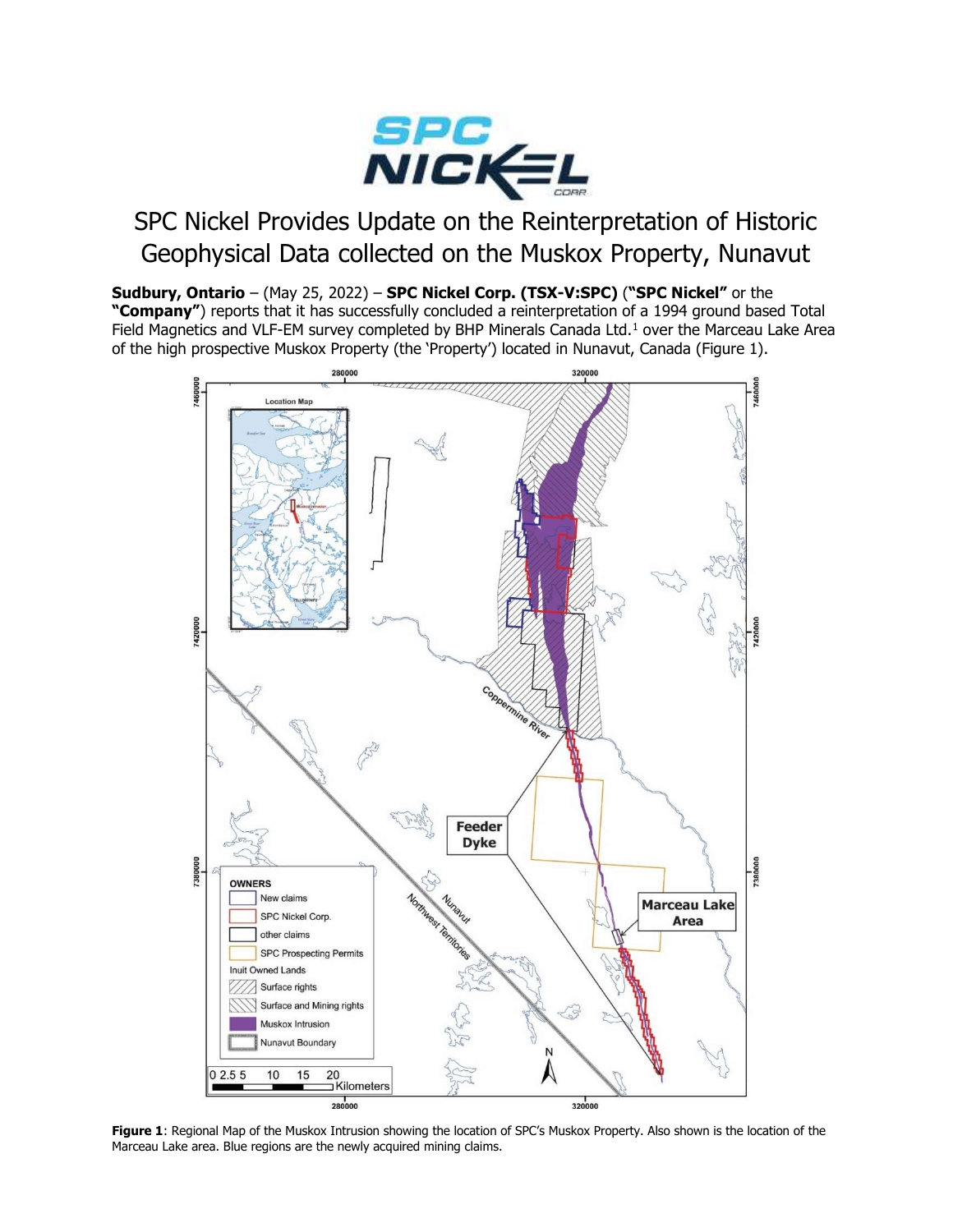Highlights from the reinterpreted Geophysical Survey include:

- The presence of a broad conductive zone measuring 500 metres in strike length and up to 125 metres in width (Figure 2).
- 2D inversions of the data indicate that the anomaly extends from surface to the depth limits of the survey (80 metres vertical) (Figure 3).
- The anomaly is associated with the historic SKOX showing where values up to  $1.90\%$  Ni+Cu and 2.76 g/t Pt+Pd+Au<sup>1</sup> have been reported historically from grab samples.
- The magnetic survey clearly identifies the contacts of the Muskox Feeder dyke.
- A positive correlation between nickel soil geochemistry anomalies and modelled VLF anomalies.

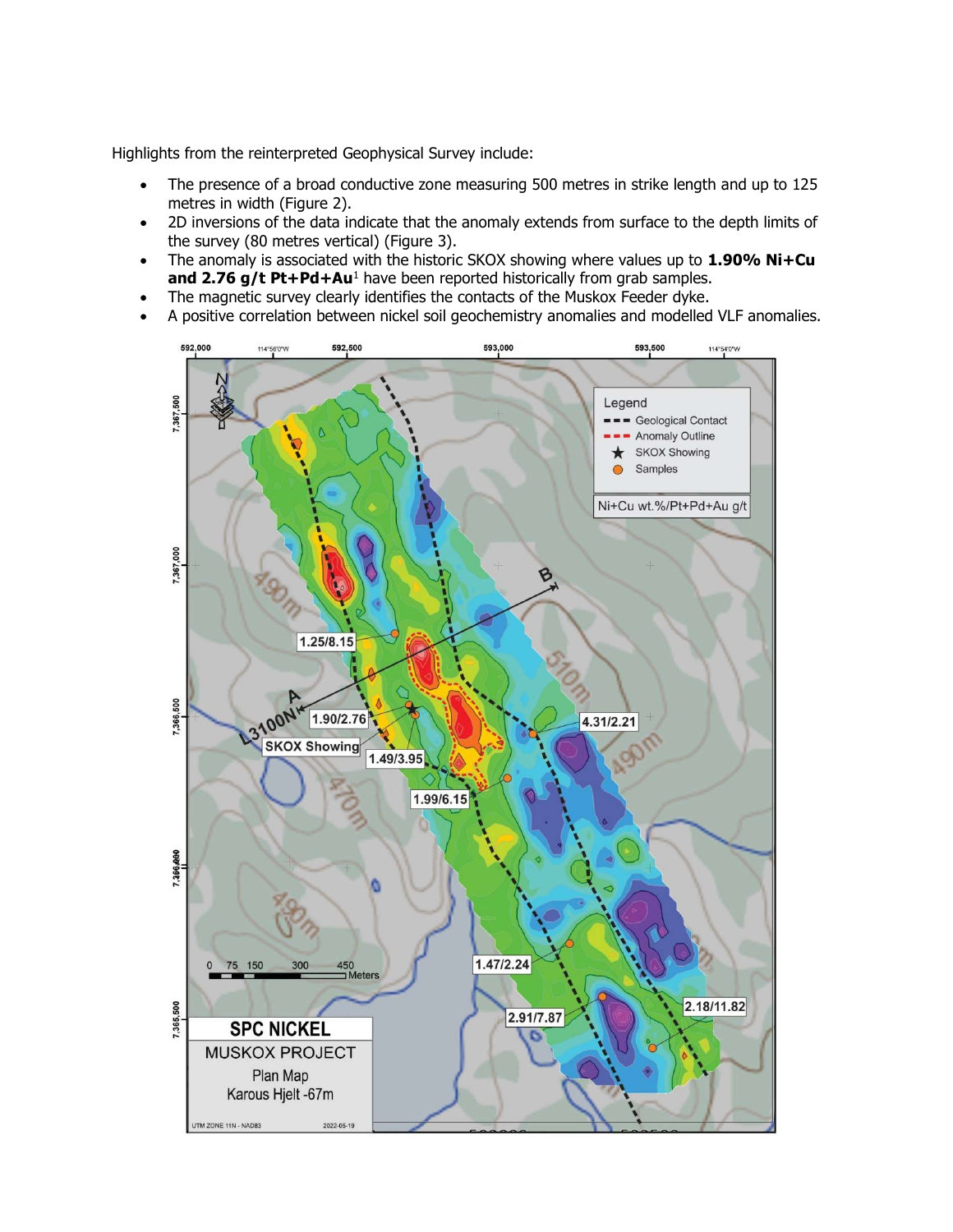Figure 2: KH Depth slice (-67m) of the remodelled VLF-EM data. Conductive zones are shown in red/orange while resistive zones are blue/purple in color. Added to the map are the interpreted contacts of the Muskox Feeder dyke in the white dashed lines. Selective assay results<sup>1</sup> from the area are shown as red circles with respective Ni+Cu wt.%/Pt+Pd+Au ppm values. Dashed red line is the approximate outline of the modelled conductive region. Note that grab samples are selective by nature and values reported may not be representative of mineralized zones. Note that the Karous-Hjelt Filter, named after Karous and Hjelt who calculated this in 1983<sup>3</sup>. The Karous and Hjelt filter has been long time used as a qualitative interpretation of VLF-EM data. It is derived directly from the concept of magnetic fields associated with the current flow in the subsurface and resulted in a 2-D cross section showing the current density distribution at different depths.

Grant Mourre, CEO and President of SPC Nickel Corp. commented, "We are very encouraged by the results from the reinterpretation of the historic VLF-EM survey at Marceau Lake. The presence of large conductive regions associated with high-grade showings within the Muskox Feeder dyke are extremely exciting for SPC and further validates the potential of the property. The Marceau Lake area represent less than 5% of the 60 km Muskox Feeder dyke and has not been systematically explored in the past 30 years. We are looking forward to our first field program in late June when we will be visiting the Marceau Lake area and many other high-priority target areas."

The Marceau Lake survey was completed by BHP Minerals Canada Ltd. in 1994 and consists of approximately 15 line km of combined Total Field Magnetics and VLF-EM data. SPC Nickel contracted Superior Exploration Co. Ltd. to complete modelling and a geophysical interpretation of the historic survey data which was digitized from historic maps in the original filed assessment report<sup>1</sup>. The survey results have been integrated with historical bedrock geology, grab samples, mineralized showings and soil geochemistry to produce target maps.

The geophysical interpretation has identified numerous VLF-EM anomalies and trends along the 4.0 km strike length of the Muskox Feeder Dyke covered by the Marceau Lake survey. Many of the anomalies are interpreted to be associated with geological contacts or structures within the surrounding country rocks, while other more prospective anomalies are clearly hosted within the Muskox Feeder dyke. Of particular interest is the large VLF-EM anomaly associated with the historic SKOX showing.

The geophysical modeling has identified a highly prospective anomaly hosted within the Muskox Feeder dyke with a strike length of 500 metres and a width up to 125 metres (Figure 2). A 2D inversion model demonstrates that the anomaly extends to at least a vertical depth of 80 metres (Figure 3), which is the depth limitations of the survey. The anomaly is associated with a pronounce flexure in the orientation of the dyke that is a common ore trapping feature observed in other dyke-hosted nickel systems such as at Sudbury and Voisey's Bay.



Figure 3: Line 3100N 2D Inversion model of the 1993 BHP VLF-EM data. Section is orientated SW to NE with a NW viewing direction. Dashed black lines are the estimated geological contact of the Muskox Feeder Dyke. Refer to Figure 2 for the location of Line 3100N.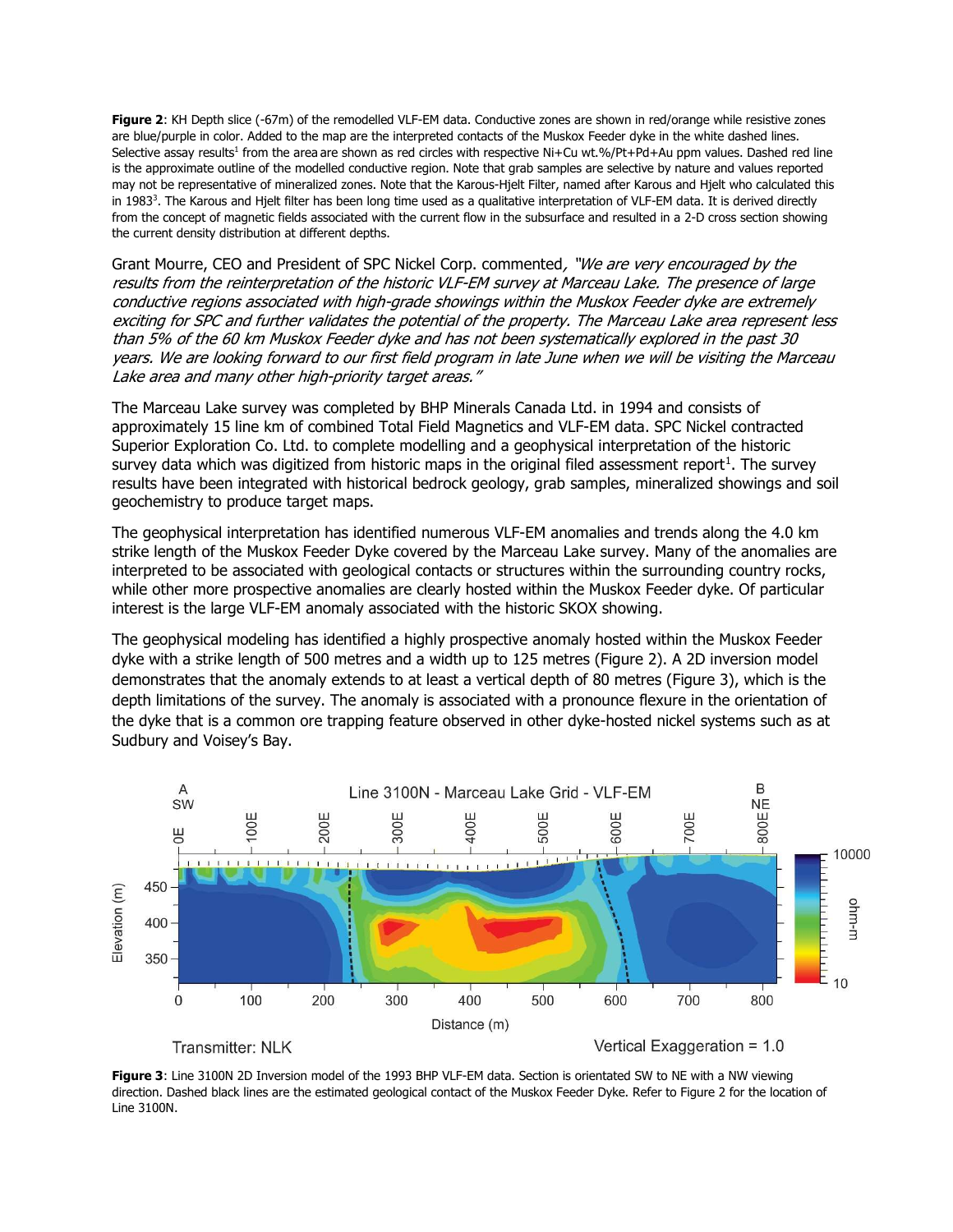The close association of the VLF-EM anomaly with known surface showings, high-grade grab samples and soil geochemical anomalies provides further validation of the anomalies. The nearby historic SKOX showing has returned base and precious metal values of up to 2.18% Ni, 2.13% Cu, 1.93 g/t Pd, 0.18 g/t Pd, 0.11 g/t Au and 7.50 g/t Ag<sup>1</sup>.

## Staking

SPC Nickel is also pleased to announce that it has expanded the Muskox Property with the addition of three claims totaling 2,225 hectares (Figure 1). The claims were added to cover portions of the known Muskox Intrusion as well as visible gossans proximal to the contact of the intrusion. The current Muskox Property now covers 45,900 hectares in 14 mining claims and 2 prospecting permits.

### Next Steps

SPC Nickel will be implementing the planned 2022 summer mapping and sampling program in late June.

### About the Muskox Intrusion

The Muskox Intrusion is one of the last undeveloped camp-scale Nickel-Copper-Platinum Group Metals ("PGM") prospects in the world. Originally discovered by INCO in the late 1950s during an aerial survey that discovered visible surface indications of mineralization (gossans) extending over tens of kilometres across the tundra. INCO drilled and sampled 117 shallow holes to test the gossans between 1957 and 1959 resulting in intersections of up to 7.6% Cu, 3.2% Ni and 16 g/t Pt+Pd+Au<sup>2</sup> over 5.48 metres. Over the next 60 years, companies including Equinox Resources Ltd (1980s), Muskox Minerals Corp. (1995), Anglo American Exploration (2003) and Silvermet Inc. (2007) completed limited exploration programs on the Muskox Intrusion.

The Muskox Intrusion is one of the largest and least deformed layered mafic to ultramafic bodies in the world. It was emplaced during a large magmatic event (Mackenzie Magmatic Event) in the Proterozoic by mantle plume volcanism related to the widespread Coppermine River Group flood basalts. The intrusion is broadly composed of two distinct, but related, components called the Main Intrusive Body and the Feeder Dyke, which combined are exposed over a length of 125 km, and range in width from 200-600 metres in the Feeder Dyke to 11 km in the Main Body of the intrusion.

The Main Intrusive is a 60 km long by up to 11 km wide elongate-shaped body that is well differentiated and consists of gently inwardly dipping layers of dunite, peridotites, pyroxenites and gabbroic rocks. The total thickness of the exposed portion of the Main Intrusion is up to 1,895 metres based on drilling completed by the Geological Survey of Canada in 1963. Within the Main Intrusion, high-grade massive Ni-Cu-PGM sulphide mineralization occurs along the basal contact of the intrusion or in the adjacent footwall, similar to the Sudbury and Noril'sk camps, while narrow PGM-bearing chromite horizons occur within the upper stratigraphic units of the intrusion, similar to the Bushveld and Stillwater Intrusions.

The Feeder Dyke is exposed as a 60 km long, 200-600 metre wide dyke composed of picrite and bronzite-bearing gabbro in zones parallel to the dipping walls. Zones of disseminate to massive sulphide mineralization have been identified intermittently over the length of the dyke and are commonly associated with breccia zones or flexures within the dyke similar to what is observed at Voisey's Bay and the Sudbury Basin.

### Reference

- 1. Zaremba, C and Peregoodoff, T. 1994. 1994 Geological, Geochemical and Geophysical Report on Prospect Permits 1585 and 1586, NWT. BHP Minerals Canada Ltd., DIAND Assessment Report 083404,43 p.
- 2. Page, J.W., Culbert, R.R., and Martin, L.S. 1988. Geochemical, geophysical and diamond drill reports on the Muskox property, NWT. Equinox Resources Ltd., DIAND Assessment Report 082562,56 p., 8 data Appendices.
- 3. Karous M, Hjelt SE (1983) Linear filtering of VLF dip-angle measurements. Geophys Prospect 31:782–794.

### Qualified Person

The technical elements of this news release have been approved by Mr. Grant Mourre, P.Geo. (PGO), CEO and President of SPC Nickel Corp. and a Qualified Person under National Instrument 43-101. The historical information shown in this news release was obtained from historical work reports filed by Equinox Resources Ltd. and BHP Minerals Canada Ltd. and have not been independently verified by a